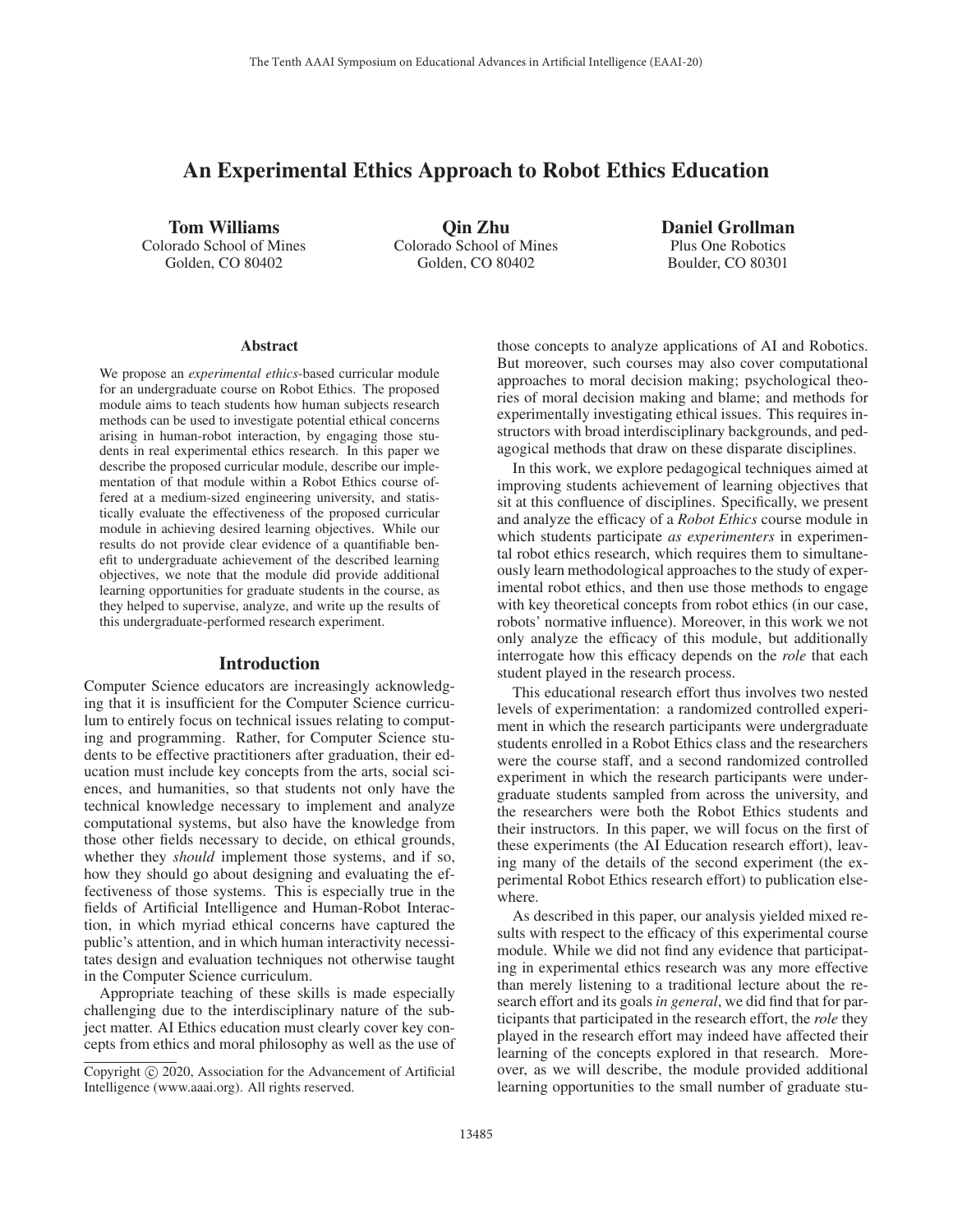dents in the course, who supervised undergraduate students, and directly contributed to the data analysis and writing of the scientific paper submission resulting from the proposed curricular module.

### Background

### AI Ethics Education

Explicit discussions of AI or "expert systems" in computer ethics education literature and textbooks can be traced back to the 1990s, although most of these discussions are often speculative reflections about broader "macro" and social impacts of AI on humans, cultures, and societies. For instance, Forester and Morrison (1994) hold a humanistic and speculative view toward the employment of AI in the society and their major concerns include: (1) whether AI is a proper goal as most AI projects are funded by the military; (2) it is a technocratic idea to employ AI in public administration, legal practice, and social governance; (3) introducing AI to developing countries is another techno-fix that attempts to remedy the symptoms without addressing the causes; and (4) AI degrades the human condition.

Two curriculum design approaches have been developed to teach ethics in AI and robotics: (1) standalone courses (these courses can be offered in either computer science or philosophy); and (2) ethics modules in AI and robotics courses (Burton et al. 2017). Many of these curriculum development approaches are not so much different from traditional "applied ethics" approaches to teaching ethics of technology and engineering. For instance, in order to understand and discuss AI ethics issues, Burton et al. (2017) suggest that it is necessary for students to be familiar with three major ethical theories (deontology, consequentialism or utilitarianism, and virtue ethics) as tools for ethical decision-making. Students are then invited to practice on how to use the three ethical theories to analyze specific AI ethical situations and formulate possible courses of actions. Burton et al. (2017) point out that teaching students the three ethical theories and their applications in specific cases studies can be achieved in either one module in a technical course or a semester-long, standalone AI ethics course (with additional readings and case studies).

An increasing number of universities such as Harvard, Stanford, and the University of Kentucky have started to offer AI and robot ethics in their computer science curriculum. Educators at these institutions have been experimenting with innovative ethics pedagogies. Burton, Goldsmith, and Mattei (2015; 2018) have explored the use of science fiction as a pedagogical tool for teaching AI ethics. They argue that using science fiction as a pedagogy has at least two strengths compared to traditional pedagogies such as lectures: (1) the futuristic settings of science fictions enable students to detach or "decontextualize" from political preconceptions; and (2) science fictions have been proven to be appealing and popular to students (Burton, Goldsmith, and Mattei 2015). Science fictions provide students with a "safe" environment for "discussing and reasoning about difficult and emotionally charged issues without making the discussion personal" (Burton, Goldsmith, and Mattei 2018).

The same argument can be made for other similar mediabased pedagogies such as using movies to teach AI and robot ethics. However, from the perspective of moral psychology, there is a gap between ethical reasoning (e.g., knowing what is good vs. bad and why) and ethical action (e.g., someone is committed to do good) (Rest et al. 1999). Effective professional ethics education requires future professionals to relate their moral learning experience to their own everyday personal and professional experience (or how they actually do things) (Martin 2000). For computer science students, it is crucial to reflect on how their moral learning experience is relevant to their everyday, practical experience, empathizing with potential users and their needs, and reflecting on the (powerful) role of their expertise in shaping the society. As such, it is critical to consider how real-world examples and hands-on experiences with realistic AI and robotics technologies may help to fill this gap.

Carnegie Mellon's "Artificial Intelligence Methods for Social Good" course, for example, goes beyond the traditional instructional approach that teaches theories of AI and robot ethics through classroom lectures alone. Students in the course instead acquire practical experience through research projects that employ AI methods to address pressing social issues in fields such as healthcare, social welfare, security and privacy, and environmental sustainability (Hsu 2018). Such hands-on experience may help students develop sensitivity to the normative influence of technology on humans and the society. Arguably, this model of teaching computer science students to perform or experimentally investigate ethics in a technical class has some advantages. To some extent, it helps make visible the values that are embedded in the design of AI and robotic technologies. Furthermore, it creates a mindset among students that technological development involves value choices.

As science and engineering education curricula are already packed, integrating ethics modules into technical courses is often more realistic for faculty. Furey and Martin (2018) have shared their experience with integrating a module about the ethics of algorithm development for autonomous vehicles into a semester-long AI course. They argue that there are certain advantages with such modular approach to AI ethics education: (1) modules are easily integrated into technical courses; and (2) students can connect the specific AI ideas they are learning in class to their ethical implications. In their module, the classical Trolley Problem and the utilitarian ethical framework were introduced to students and employed as tools for evaluating the benefits and costs of algorithm development. Nevertheless, one major concern with integrating ethics modules in technical classes is that they may create an impression that ethics is added or supplementary to technology.

### Research-Based Pedagogy

Education researchers have established numerous benefits of undergraduate involvement in research outside of the classroom (Kardash 2000; Landrum and Nelsen 2002; Strayhorn 2010; Hathaway, Nagda, and Gregerman 2002; Laursen et al. 2010), prompting researchers to explore the integration of laboratory research into undergraduate cur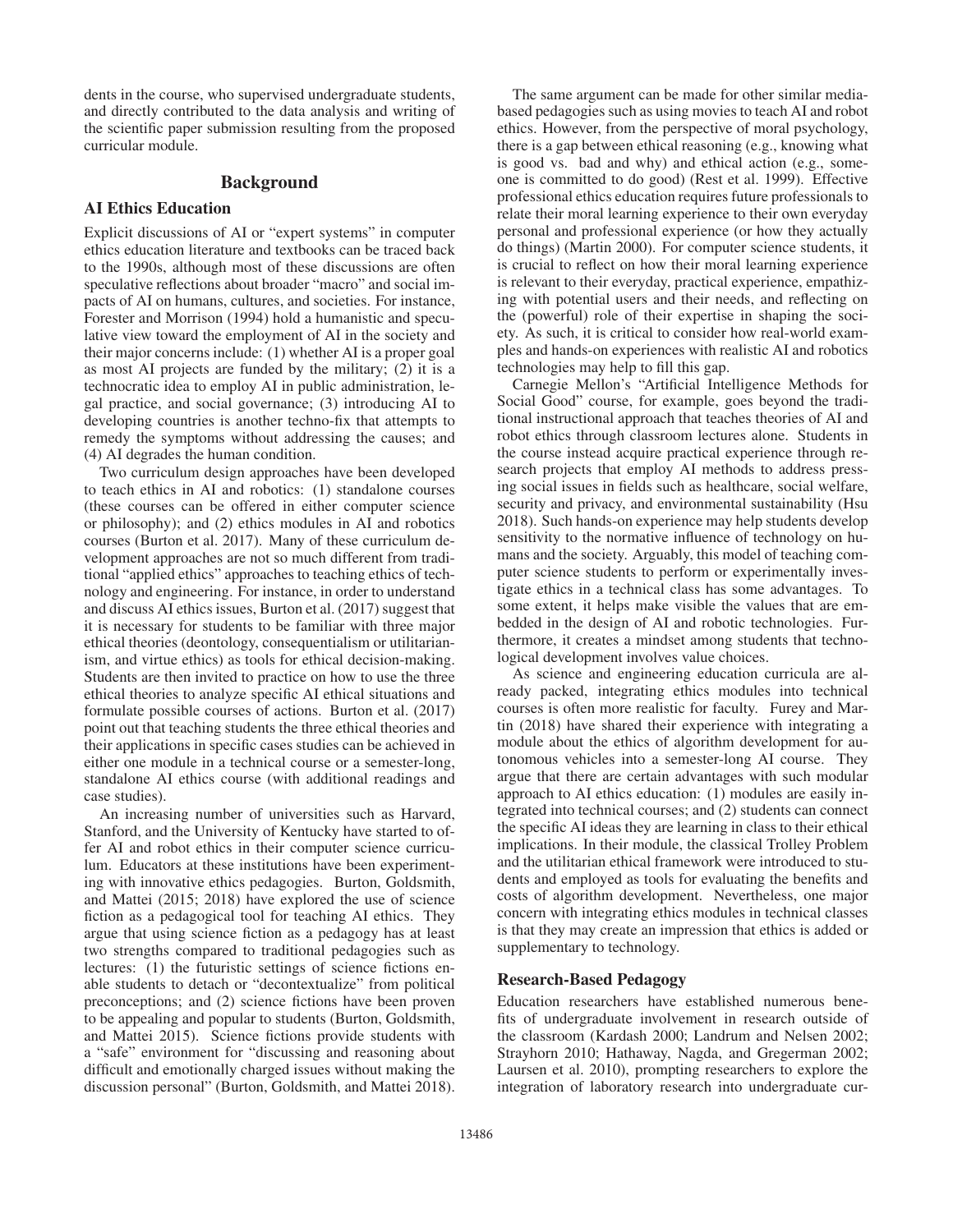riculum itself, in the form of laboratory research modules (Lopatto 2010). These efforts have had great success, finding that involvement of undergraduates in the research process as part of classroom learning notably increases interest in science and graduate studies (Harrison et al. 2011), improves specific course topic mastery, and benefits students' general critical thinking skills (Harrison et al. 2011). While much of this work has focused on integration of laboratory research modules into upper-level classes, more recent work has sought to expose students to research even earlier by integrating laboratory research modules into lower-level courses as well (Harrison et al. 2011; Coker 2017), as one of the largest barriers to student involvement in research is awareness (Wayment and Dickson 2008).

Based on the success of these educational research efforts, it may be valuable to build on those approaches by integrating laboratory research modules into AI and Robot ethics classes. We believe this will be successful for a number of reasons. First, we would expect students to incur the same benefits as have been observed with previous laboratory research modules (including improved mastery of course content, interest in graduate study, and improved critical thinking skills). Second, we believe this may be a unique opportunity to expose students from a variety of fields to research opportunities. Not only are AI and Robot Ethics courses appealing to students from a wide variety of disci- $\text{plines}^1$ , but the legwork of experimental ethics research can easily be performed by undergraduates from disparate backgrounds, without requiring them to have deep knowledge of the concepts being explored (assuming that experiments themselves are designed by instructors rather than students). Finally, it helps provide some quantitative content to an otherwise qualitative course, which may help build interest in the course's other subject matter for those engineering students who are otherwise reticent to engage with the course content.

## Experimental Ethics Curriculum Design

In this section, we describe the design and implementation of a research-based experimental ethics module into a primarily undergraduate robot ethics class at a medium-sized engineering university.

Our proposed curricular module was designed to achieve the following interdisciplinary learning objectives:

- *LO1: Normative Influence of Technology* Students should understand how technologies (like robots) can exert influence on human behaviors due to their perception as moral and social agents, and further understand how this influence can carry over into human-human relationships.
- *LO2: Experimental Ethics* Students should understand how human-subject experimentation can be used to explore the ethical implications of technology (in this case,

hypothesized normative influence of decisions made during robot interaction design.)

*LO3: Ethical Research Conduct* – Students should understand ethical concerns that can arise in the design and conduction of Experimental Ethics experiments, and how those concerns should be addressed.

To achieve these learning objectives, our curricular design followed a multi-stage process.

#### Phase Zero: Research Ethics Certification

Before the Experimental Ethics Module is introduced in class, all students complete the CITI (Collaborative Institutional Training Initiative) Social-Behavioral-Educational basic course; a three-hour online course comprised of reading passages interleaved with short quizzes, designed to teach social, behavioral, and educational researchers the basics of ethical research conduct, including risk assessment, informed consent, research concerns with specialized populations, and so forth (Braunschweiger and Hansen 2010).

This phase serves two purposes. First, it lays the groundwork for fulfillment of Learning Objective 3 by introducing and assessing key tenets of ethical research conduct. Second, it provides students with the certification needed to participate in conducting IRB-approved human-subjects research.

#### Phase One: Classroom Lecture

Next, students are introduced to key curricular concepts through a  $45$ -minute classroom lecture<sup>2</sup>. This lecture begins with an introduction to and motivation of experimental moral philosophy, experimental moral psychology, and ethics-oriented empirical studies of human-robot interaction. The lecture then introduces an ethical concern surrounding human-robot interaction design, and the design of a human subject experiment intended to assess the validity of that concern, including the experiment's hypotheses, design, and procedure, and how data collected through this experiment can be statistically analyzed post-experiment to test the experiment's hypotheses.

This phase serves two purposes, laying the groundwork for fulfillment of Learning Objectives 1 and 2, by introducing and motivating experimental ethics and the core robot ethics topic underlying the presented experiment (in our case, normative influence of technology).

#### Phase Two: Hands-On Training

Immediately after receiving this lecture, students travel to a human-robot interaction laboratory configured for humansubject experimentation and receive hands-on training for conducting the experiment. As described later on, our particular instantiation of the proposed curriculum involved training students either in the *experimenter* role (in which

<sup>&</sup>lt;sup>1</sup>In our own Robot Ethics course, our students this year came from Applied Math and Statistics, Computer Science, Electrical Engineering, Engineering Physics, Mechanical Engineering, and Petroleum Engineering.

<sup>&</sup>lt;sup>2</sup>Because the proposed module is intended to be highly flexible, we will for the moment leave the definition of these concepts vague; in the *Implementation* section below, we will go on to describe the specific concepts investigated in our implementation of the proposed curricular module.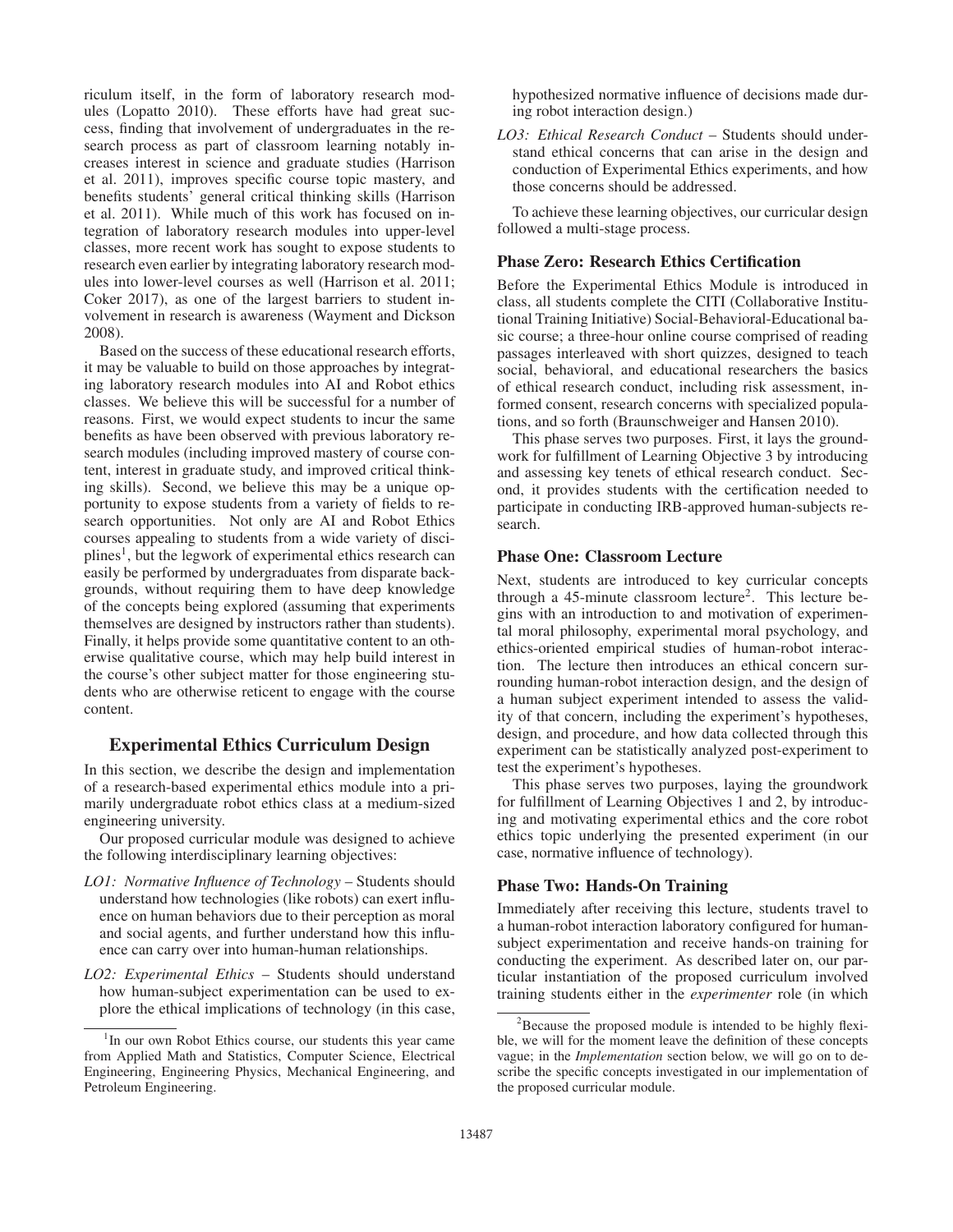students learned how to guide participants through consent procedures, brief participants on their experimental task, and debrief participants on experimental motivations upon study completion) or in the *wizard* role (in which students learned how to teleoperate the robot used in the experiment).

This phase serves to reinforce the key concepts necessary to achieve all three learning objectives.

# Phase Three: Research Participation

Finally, students leverage their training to assist in conducting the proposed experiment, with each student helping to run three participants through the experiment over the course of several weeks.

This phase serves to further reinforce the key concepts necessary to achieve all three learning objectives, thus incorporating real-world praxis into the learning process.

#### **Assessments**

Once all phases of the proposed curriculum are completed, student learning is assessed through an in-class quiz in which students must recall details of the experiment related to all three learning objectives, including research hypotheses, metrics, experimental design, and consent procedures.

### Implementation

While the proposed curricular module is designed to be sufficiently flexible to teach a wide range of core Robot Ethics concepts, our specific implementation of this curricular module focused specifically on teaching the concepts necessary to achieve Learning Objective 1, i.e., Normative Influence of Technology. In this section we will briefly summarize this concept, and the experiment students were involved with on that topic.

With the increase of internet of things (IoT) technologies, voice interfaces are being added to a wide array of home and work appliances, including refrigerators, microwaves, and even faucets (Faucet 2019). Despite several decades of research into mixed initiative dialogue (Allen, Guinn, and Horvitz 1999; Horvitz 1999) and turn taking (Cassell, Torres, and Prevost 1999; Traum and Rickel 2002), the dominant paradigm in consumer-grade voice interaction is to use platform-specific *wakewords*, such as "Alexa", "Okay Google", or "Hey Siri", to prevent false positives in speech recognition and improve user privacy. However, there has been significant public concern expressed in the mass media that wakeword-driven interactions may encourage technology-directed language that is terse and direct, and that if children become accustomed to addressing machines in this manner, this behavior could carry over into their interactions with other humans, leading to impolite human-directed behavior (Gordon 2018; Truong 2016). As consumer-facing interactive robots begin to be deployed into the wild, they will also likely require wakeword-based interaction, potentially with greater risk of these feared effects.

Human networks of social and moral norms are well known to be dynamic and malleable (Gino 2015), with norms defined, communicated, and enforced by community members (and the technologies with which they interact) (Verbeek 2011). As we have recently argued in our



Figure 1: The SoftBank Pepper robot used in our laboratory research module.

own work, social robots wield unique influence over these norms due to their unique sociotechnical niche, defined by their joint status as perceived community members and as technological tools (Jackson and Wililams 2019). This influence, which social robots may wield both through direct persuasion and implicit social pressure (Briggs and Scheutz 2014; Kennedy, Baxter, and Belpaeme 2014; Jackson and Williams 2019; Winkle et al. 2019), may be especially strong among language capable robots, due to greater levels of perceived social and moral agency, leading to greater influence on users' systems of social and moral norms, including sociocultural norms such as norms of politeness.

In our implementation of the proposed curricular module, our in-class lecture and class-run experiment investigated this concern: the experiment examined the effect a designer's *choice* of wakeword might have on both robotand human-directed politeness. In the experiment, participants interacted with a SoftBank Pepper robot (Fig. 1) and a human confederate in a restaurant scenario. When interacting with the robot, participants were required, depending on their experimental condition, to use either a traditional wakeword (e.g., "Hey Pepper") or a polite wakeword (e.g., "Excuse me, Pepper"). To investigate normative influence of technology, the experiment collected linguistic statistics surrounding participants' use of politeness cues in their language towards both the robot and the human confederate throughout the experiment.

# Experimental Evaluation

The proposed curriculum was evaluated through a randomized controlled experiment performed through a Robot Ethics class at the Colorado School of Mines in Spring 2019. This course was crosslisted so as to be offered to a wide variety of students, with students able to take the course either for upper-level Computer Science or Humanities credit, or for graduate credit, with differing writing and programming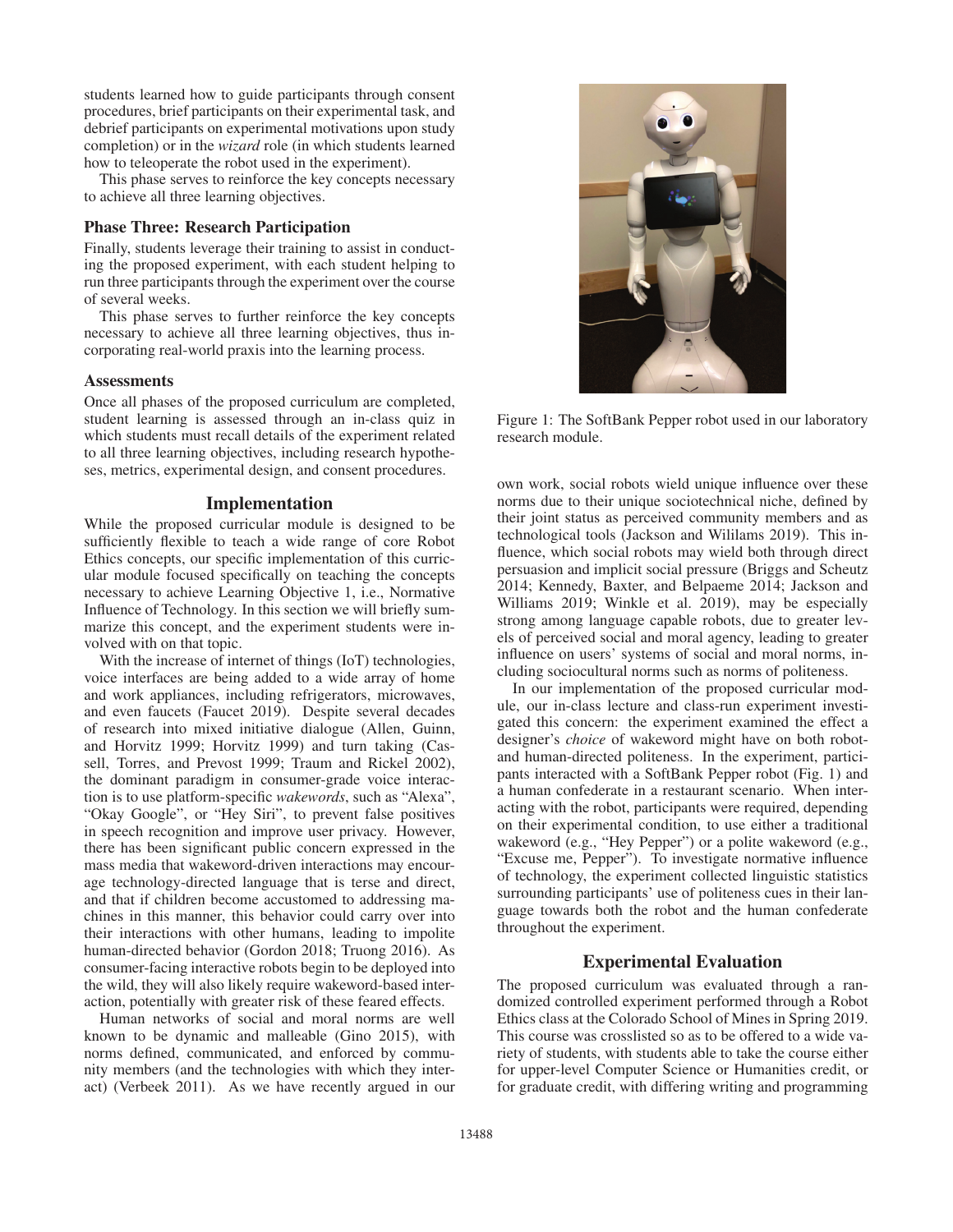requirements depending on the type of credit earned. The assessment measures were used to evaluate efficacy of curriculum. Data was collected from 32 undergraduate students in this course (25 Male, 6 Female, 1 NA/Other).

### Procedure

At the beginning of the semester, IRB exemption was acquired for both our educational research and the humansubjects experiment described in the previous section. Once students had completed Phase Zero of the curricular module, an amendment was approved adding all students in the class to the exempted protocol.

All undergraduate students in the class were then assigned to one of three roles. Nine students were assigned to participate in the experiment as an *experimenter*, guiding experimental participants through consent procedures and debriefing them at the end of the experiment. Ten students participated in the experiment as a *wizard*, controlling the robot's movements behind the scenes. Finally, thirteen students did not participate in the experiment, serving as a control condition. We originally intended to have eleven students in each of these three groups; however, after training had taken place, four students originally assigned to experimenter or wizard roles ultimately could not participate, e.g. due to overly restrictive schedules (Many of our undergraduates have occasional six-class semesters due to heavy course requirements and strict course sequencing). External to these three experimental conditions, Graduate students enrolled in the course were assigned to participate as *confederates*; actors who carried out the requests of participants during the experiment.

Phases One and Two were then carried out in an interleaved fashion: all students in the class first attended the first portion of the classroom lecture. Then, students in the wizard role and the control condition stayed in class for the second portion of the lecture while students in the experimenter role visited the lab, where graduate students led them through their version of phase two. Once this was complete, students in the experimenter role returned to class for the second portion of the lecture, while students in the wizard role visited the lab for their version of phase two, and students in the control condition left class early.

Finally, in the weeks following this lecture and training, the experimental ethics experiment (Phase Three) was run by the students in the class. Initial pilots of the experiment revealed that students in the wizard condition had difficulty accurately teleoperating the robot under the time pressures of live experimentation, and thus the experiment underwent minor revision. First, the graduate students in the class modified the robot used during the experiment (SoftBank's Pepper) to perform the experiment autonomously, without teleoperation. This allowed participants previously designated as wizards to instead serve as confederates; a role which required very little additional training. The graduate students in the class then, instead of serving as confederates, merely served as supervisors, attending experiment sessions to supervise undergraduate experimenters make sure that things ran smoothly. This modification thus yielded three new undergraduate groups: nine experimenters, ten confederates,

and thirteen non-participating controls. From this point on, the experiment was run as expected, with each undergraduate in an experimenter or confederate role helping to run three experiment sessions each.

Once the experiment was completed, the assessment quiz was administered as an ungraded pop quiz. For the purposes of this educational research, we selected from among the responses given by students on the quiz a number of "key" concepts, and scored each quiz based on the number of key concepts recalled in each category (research hypotheses, research metrics, experimental design characteristics, and consent procedure requirements). Coding and scoring was performed blind with respect to students' experimental group membership. All students in the class then provided voluntary informed consent for the course staff to use their scores on this ungraded quiz for this educational research.

After this quiz was administered, students in the control group, who had not been required to participate in the running of the experiment, were given an annotation homework assignment, so that they could have the opportunity to be involved in the research effort and to prevent differences in workload across students, while allowing them to still function as a control group for the purposes of this educational research.

### Hypotheses

In evaluating our proposed curriculum, we sought to test the following research hypotheses, each of which is associated with one of our key Learning Objectives.

- *H1: Normative Influence of Technology*
- (a) Students participating in the experimental ethics module will achieve better understanding of how technologies (like robots) can exert influence on human behaviors due to their perception as moral and social agents, and better understand how this influence can carry over into human-human relationships.
- (b) This learning advantage will be especially true of students who participate in the Experimenter role (due to their repeated debriefing of experimental participants on the true focus of the research).
- *H2: Experimental Ethics*
- (a) Students participating in the experimental ethics module will achieve better understanding of how humansubject experimentation can be used to explore the ethical implications of technology (in this case, hypothesized normative influence of decisions made during robot interaction design.)
- (b) This learning advantage will be especially true of students who participate in the Experimenter role (due to their repeated debriefing of experimental participants on the true focus of the research).
- *H3: Ethical Research Conduct*
- (a) Students participating in the experimental ethics module will achieve better understanding of ethical concerns that can arise in the design and conduction of Experimental Ethics experiments, and how those concerns should be addressed.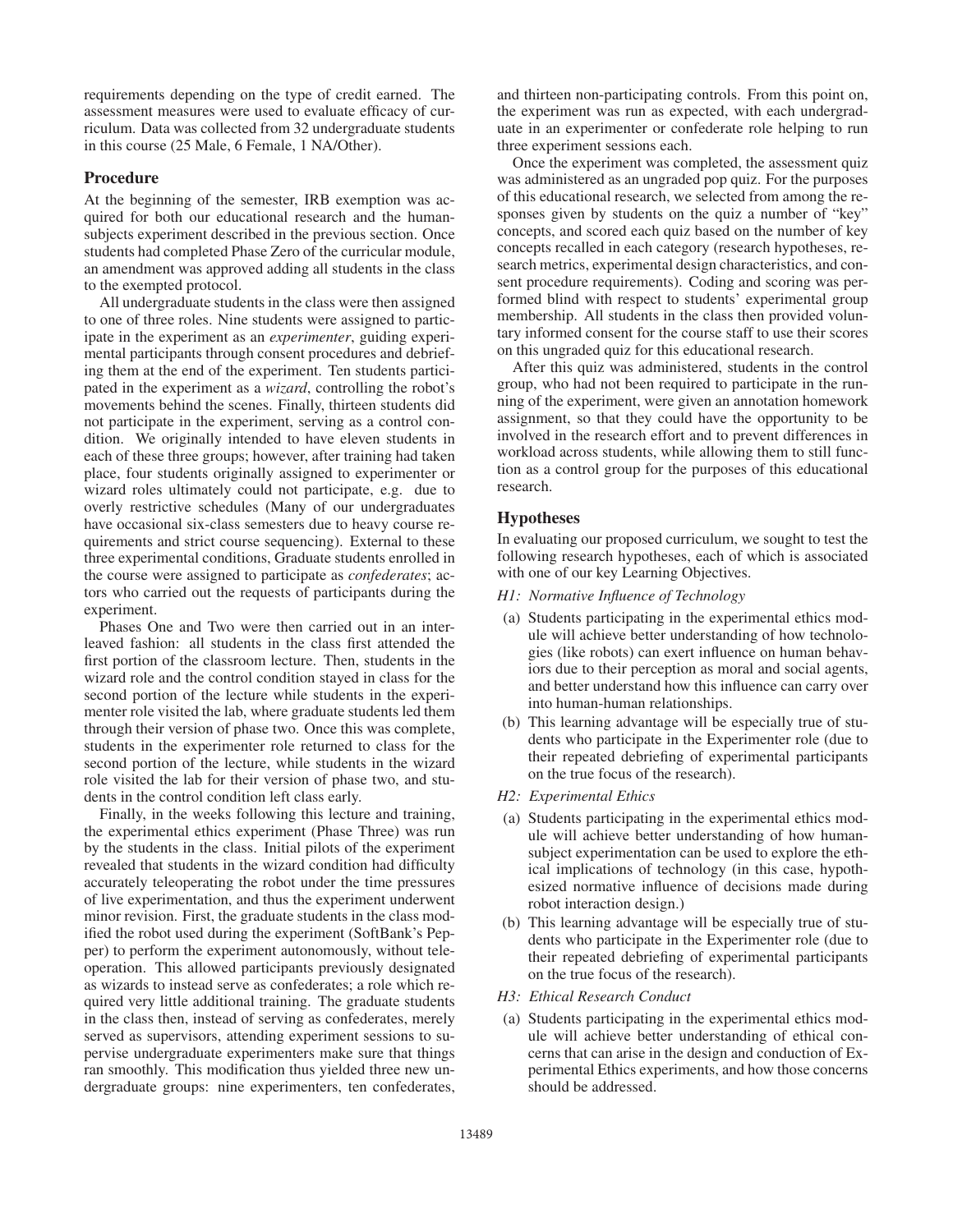(b) This learning advantage will be especially true of students who participate in the Experimenter role (due to their repeated explanation and application of consent procedures to experimental participants).

#### **Measures**

To test Hypothesis 1, we assessed whether the mean number of research hypotheses and metrics recalled during the inclass quiz differed according to students' experimental role.

To test Hypothesis 2, we assessed whether the mean number of experimental design characteristics recalled during the in-class quiz differed according to students' experimental role.

To test Hypothesis 3, we assessed whether the mean number of consent procedure requirements recalled during the in-class quiz differed according to students' experimental role.

# **Results**

We analyzed our results using the JASP (JASP Team 2016) software package for Bayesian statistical analysis. A Bayesian Analysis of Variance with Bayes factor analysis (Morey, Rouder, and Jamil 2015) was performed to assess the affect of experimental condition on mean number of key items recalled by students in each of the following categories (1) research hypotheses, (2) research metrics, (3) experimental design characteristics, and (4) consent procedure requirements.

As shown in Table 1, our results presented weak evidence *against* any impact of experimental condition on recall of experimental metrics  $(BF=0.328<sup>3</sup>)$ , consent procedures (BF=0.346), or elements of experimental design (BF=0.332), and inconclusive evidence with respect to effect of experimental condition on recall of research hypotheses  $(BF=0.884)$ .

Post-hoc analysis of this inconclusive result revealed weak evidence against a difference between non-participating students and confederate students (BF=0.385), inconclusive evidence regarding a difference between non-participating students and experimenter students (BF=0.980), and moderate evidence in favor of a difference between confederate students and experimenter students (BF=6.606), with students in the experimenter role overall recalling more key hypotheses  $(\mu=2.56, SD=0.73)$ than students in the confederate role ( $\mu$ =1.7, SD=0.48), as shown in Fig. 2.

Taking this data together, our results suggest that the type of experimental participation had no effect on students' recall of information regarding experimental procedure, but



Figure 2: Observed differences in effect of experimental condition on recall of research hypotheses.

did have an effect on their recall of the experimental hypotheses, thus partially supporting Hypothesis 1 and refuting Hypotheses 2 and 3. specifically, students who participated in the experiment as an experimenter recalled more details of the experiment's goals than did students who participated as a confederate.

### **Discussion**

In this section we will discussed practical lessons learned while implementing the proposed curriculum.

# Scheduling

One of the major hurdles faced while implementing the proposed curriculum was student scheduling. While scheduling is typically fairly straightforward for normal experimental ethics experiments, this was not the case for this experiment due to the large number of experimenters, and due to the fact that most of the experimenters were undergraduate students with heavy courseloads.

Because each student was required to help run three experimental participants, and because each experimental session required two undergraduate students to run the experiment, the course staff needed to collect from every student in the class a schedule of times at which they would be able to run participants, and compare those schedules to identify times at which pairs of students were free, while making sure to assign students to timeslots for which few other students were available. After each participant was run through the experiment, the course staff then needed to take note of which students had run that participant; once a student had finished all three of their required experimental slots, the course staff often then needed to consider who might be able to fill in for future slots that that now-finished student had been scheduled to run (in the case that earlier assigned slots went unfilled).

This entire procedure was a major effort on the part of the course staff. If the proposed curriculum were to be used again, the course staff would need to ensure that a

<sup>&</sup>lt;sup>3</sup>A Bayes Factor of 0.328 indicates that the ratio of probabilities between the two models is 0.328 times larger when measured using the posterior rather than the prior, indicating that the data observed was 0.328 times more likely if there were a difference between the groups than if there were not; or conversely, that it the data was  $1/0.328 = 3.048$  times more likely to have been observed if there was *not* a difference between groups than if there were. A Bayes Factor with a value greater than 3.0 provides moderate evidence in support of the hypothesis in question: in this case, the null hypothesis.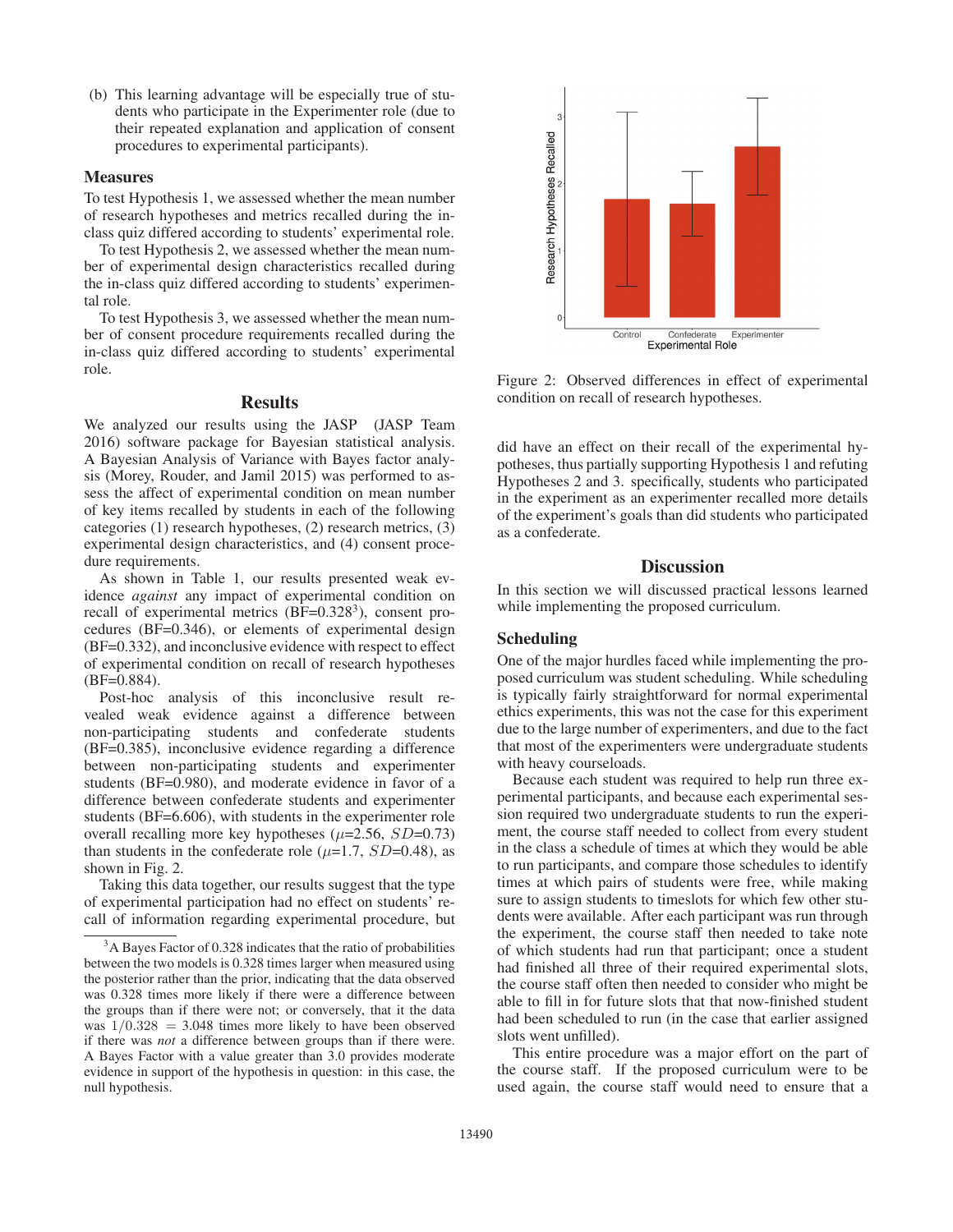| Measure                         | Control    | Confederate | Experimenter |
|---------------------------------|------------|-------------|--------------|
| <b>Experimental Metrics</b>     | 1.62(1.12) | 2.0(0.82)   | 1.56(0.53)   |
| <b>Consent Procedures</b>       | 2.0(1.35)  | 1.80(0.63)  | 2.44(1.13)   |
| Elements of Experimental Design | 0.62(0.51) | 0.60(0.70)  | 0.33(0.5)    |
| Research Hypotheses             | 1.77(1.3)  | 1.7(0.48)   | 2.56(0.73)   |

Table 1: Assessment Results. Each cell contains the mean (standard deviation) of key items in each category (rows) recalled by students in each condition (columns).

software-based scheduling solution were used. Due to the unique scheduling needs involved for the curricular module, a unique software solution would likely be required.

#### Sample Sizes

The statistical power of both the experimental ethics experiment and the educational research experiment were limited due to small sample sizes. The small size of the course meant that only a small number of students fell into each experimental category. Moreover, this meant that because we only required each student to run three experimental participants, the total number of datapoints collected in the experimental ethics experiment was also smaller than desired.

These issues could be ameliorated by increasing the number of sessions required of each student, or by accepting a larger number of students into the course. However, both of these solutions would have exacerbated the scheduling concerns described above, and may have significantly added to the cost of the experimental ethics experiment.

#### Graduate Students

While the implementation and analysis of our curricular module focused on the undergraduate students who served as experimenters or confederates during the experimental ethics experiment, the module may actually have been more effective for the graduate students in the class. While the graduate students were only responsible for supervising the undergraduates, and did not themselves interact with any experimental participants, they ended up participating much more deeply in the experiment, for a number of reasons.

First, because a small number of graduate students were responsible for supervising all experimental sessions, each graduate student ended up observing a much larger number of sessions than did each undergraduate student. Second, graduate students participated not just by following a script, but rather by observing and watching out for adverse events, to identify and correct for experimental problems, leading to a different level of engagement during experiments.

Third, because the graduate students in the course were so deeply involved with the management and refinement of the experimental ethics experiment, all students were given (and took) the opportunity to become authors on the scientific paper that resulted, each contributing writing, figures, data analysis, and/or supplemental videos, allowing for much deeper engagement with the material and a much more substantial involvement in the research process.

Unfortunately, this creates a paradox from an education research perspective: by involving graduate students in the scientific process and in paper writing, they likely made

greater learning gains than they would have if they had not been involved in this way; but because the students are publicly named co-authors, their grades (e.g., quiz scores) cannot be analyzed without partial de-anonymization.

### **Conclusion**

We conducted a nested educational research experiment in which students achieved learning objectives by taking an active role in an experimental ethics laboratory experiment. Our results suggest that the proposed curriculum yielded no learning gains with respect to traditional lecture-based curriculum, but for students who participated in the proposed curriculum, retention of the research hypotheses explored through the experimental ethics research experiment was greater for students who participated as an experimenter rather than as a confederate.

We do not believe these learning gains were sufficient to justify the added overhead imposed by this curriculum. However, it may be value to reexamine incorporation of this curriculum after addressing some of the process-based lessons learned while conducting the research. Moreover, it may be worth incorporating the curriculum for the benefits provided to graduate students in the course. Another option would be to explore the incorporation of experiment design and piloting (Coker 2017): in many human-robot interaction courses, for example, students are required to design and pilot a human-robot interaction experiment. Because these experiments are piloted rather than run with real participants, they have no associated cost; and because they are designed by students themselves, they lead to deeper engagement with the research questions under investigation. However, this means that they also are not publishable, and thus do not give the opportunity for research authorship. However, it may be worth examining the use of this pilot-oriented research curriculum in AI and Robot Ethics classes for their other benefits listed above.

#### Acknowledgments

This work was supported in part by a grant from the National Science Foundation (IIS-1849348) and in part by Colorado School of Mines 2018 Tech Fee CS-01. The authors would like to extend thanks to the graduate students of Colorado School of Mines' 2019 Robot Ethics class for their assistance in supervising the experiments described in this paper.

# References

Allen, J. E.; Guinn, C. I.; and Horvitz, E. 1999. Mixedinitiative interaction. *IEEE Intelligent Systems and their Ap-*